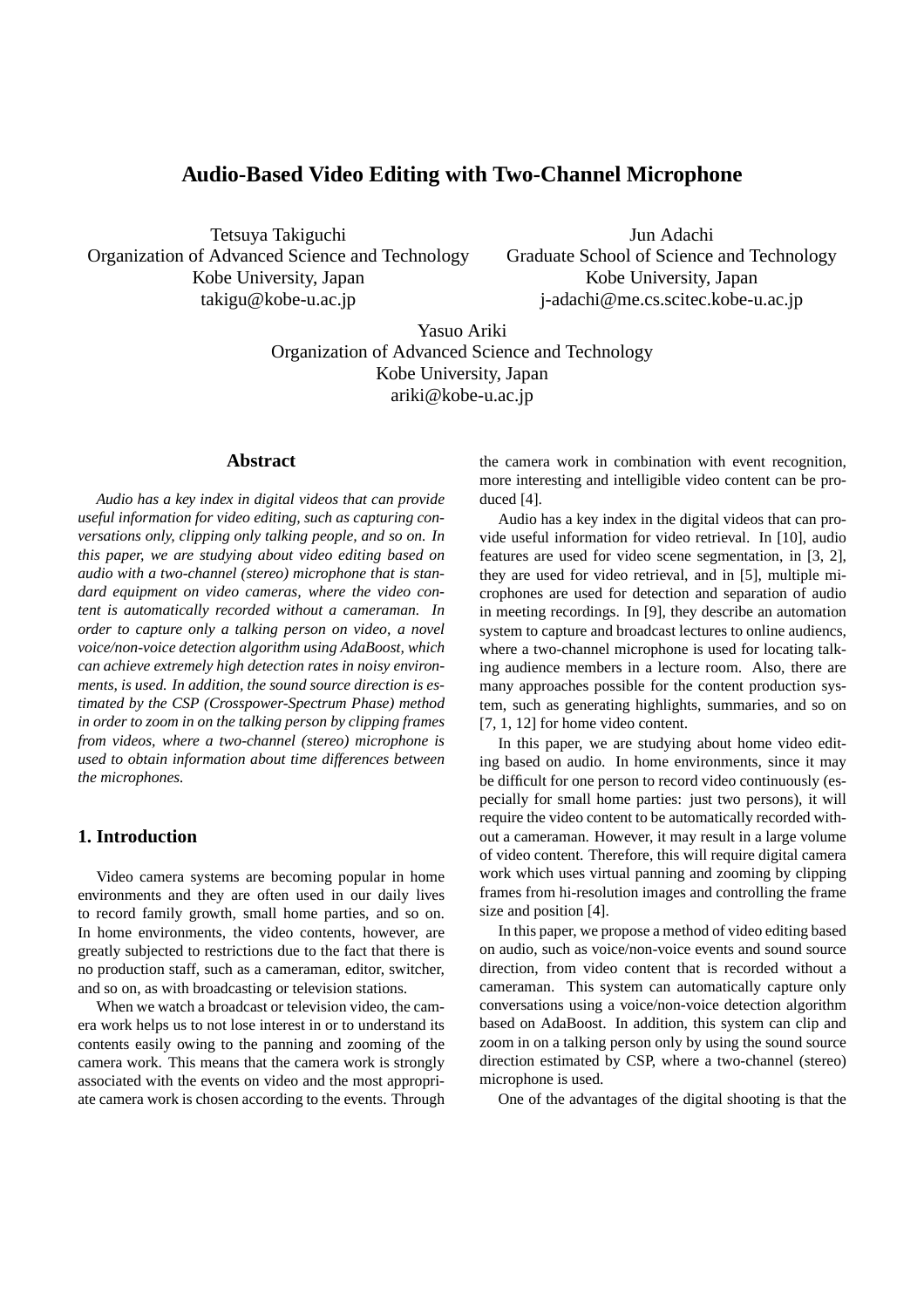

**Figure 1. Video editing system by audio-based digital camera work.**

camera work, such as panning and zooming, is adjusted to user preferences. This means that the user can watch his/her own video produced by his/her own virtual editor, cameraman, and switcher based on the user's personal preferences. The main point of this paper is that home video events can be recognized using a microphone-array technique and then used as the key indices to retrieve the events and also to summarize the whole home video.

The organization of this paper is as follows. In Section 2, the overview of the video editing system based on audio is presented. Section 3 describes voice detection with AdaBoost in order to capture conversation scenes only. Section 4 describes the estimation of the talker's direction with CSP in order to zoom in on the talking person by clipping frames from the conversation scene videos. Section 5 describes the digital camera work.

# **2 Overview of the System**

Figure 1 shows the overview of the video editing system using audio-based digital camera work. The system is composed of two steps. The first step is voice detection with AdaBoost, where the system identifies whether the audio signal is a voice or not in order to capture conversation scenes only. When the captured video is a conversation scene, the system performs the second step. The second step is estimation of the sound source direction using the CSP (Crosspower-Spectrum Phase) method, where a twochannel microphone is used. Using the sound source direction, the system can clip and zoom in on a talking person only.

# **3 Voice Detection with AdaBoost**

In automatic production of home videos, a speech detection algorithm plays an especially important role in capture of conversation scenes only. In this section, a speech/nonspeech detection algorithm using AdaBoost, which can achieve extremely high detection rates, is described.

"Boosting" is a technique in which a set of weak classifiers is combined to form one high-performance prediction rule, and AdaBoost [6] serves as an adaptive boosting algorithm in which the rule for combining the weak classifiers adapts to the problem and is able to yield extremely efficient classifiers.

Figure 2 shows the overview of the voice detection system based on AdaBoost. The audio waveform is split into a small segment by a window function. Each segment is converted to the linear spectral domain by applying the discrete Fourier transform (DFT). Then the logarithm is applied to the linear power spectrum, and the feature vector is obtained.

The AdaBoost algorithm [6] uses a set of training data,

$$
\{(X(1), Y(1)), \dots, (X(N), Y(N))\},\tag{1}
$$

where  $X(n)$  is the *n*-th feature vector of the observed signal and Y is a set of possible labels. For the speech detection, we consider just two possible labels,  $Y = \{-1, 1\}$ , where the label, 1, means voice, and the label, -1, means noise. Next, the initial weight for the  $n$ -th training data is set to

$$
w_1(n) = \begin{cases} \frac{1}{2m}, & Y(n) = 1 \text{ (voice)} \\ \frac{1}{2l}, & Y(n) = -1 \text{ (noise)} \end{cases}
$$

where  $m$  is the total voice frame number and l is the total noise frame number.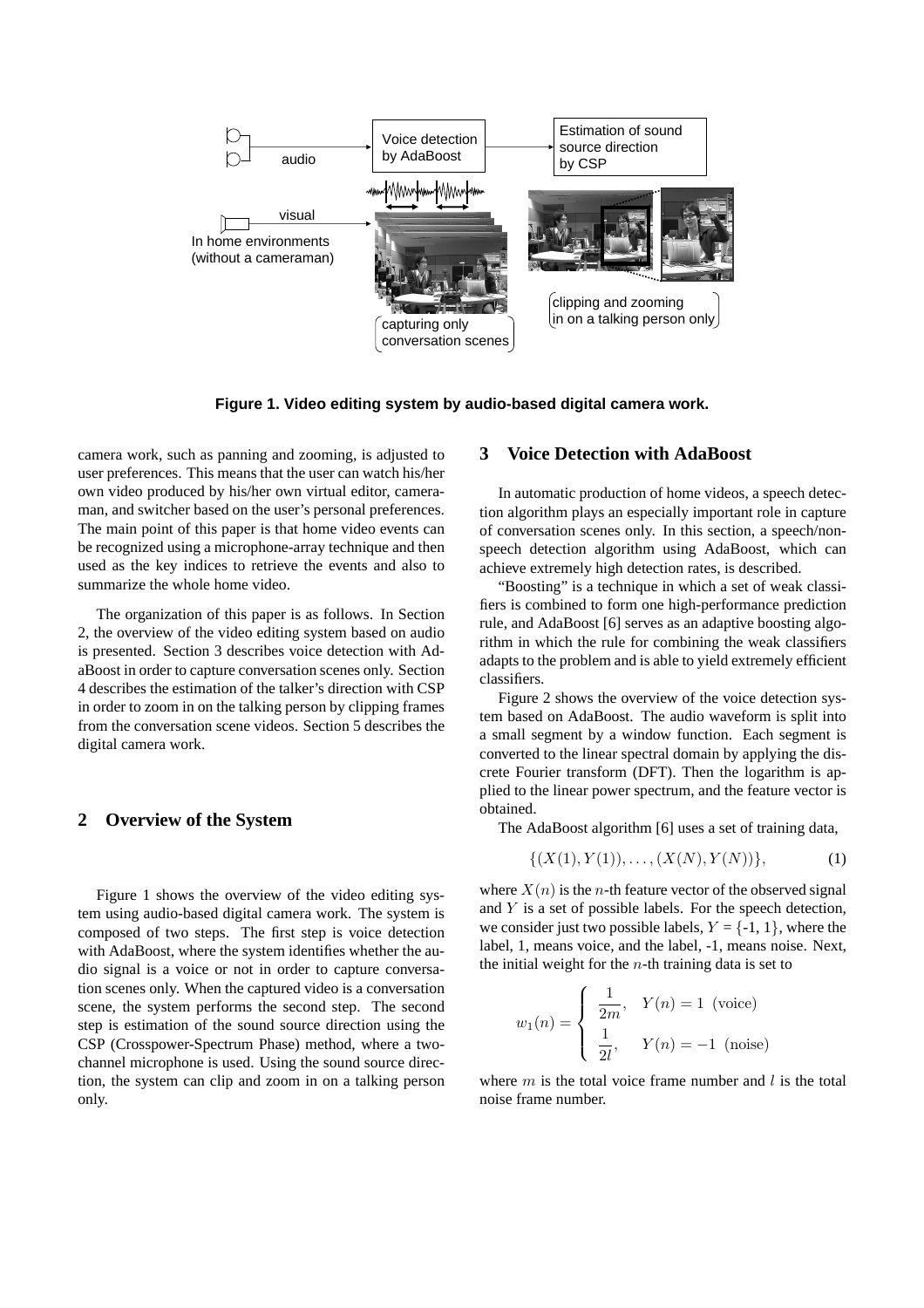

**Figure 2. Voice detection with AdaBoost.**

As shown in Figure 2, the weak learner generates a hypothesis  $h_t: X \to \{-1, 1\}$  that has a small error. In this paper, single-level decision trees (also known as decision stamps) are used as the base classifiers. After training the weak learner on t-th iteration, the error of  $h_t$  is calculated by

$$
e_t = \sum_{n:h_t(X(n)) \neq Y(n)} w_t(n). \tag{2}
$$

Next, AdaBoost sets a parameter  $\alpha_t$ . Intuitively,  $\alpha_t$  measures the importance that is assigned to  $h_t$ . Then the weight  $w_t$  is updated.

$$
w_{t+1}(n) = \frac{w_t(n) \exp\{-\alpha_t \cdot Y(n) \cdot h_t(X(n))\}}{\sum_{n=1}^N w_t(n) \exp\{-\alpha_t \cdot Y(n) \cdot h_t(X(n))\}}
$$
(3)

The equation (3) leads to the increase of the weight for the data misclassified by  $h_t$ . Therefore, the weight tends to concentrate on "hard" data. After  $T$ -th iteration, the final hypothesis,  $H(X)$ , combines the outputs of the T weak hypotheses using a weighted majority vote.

In home video environments, speech signals may be severely corrupted by noise because the person speaks far from the microphone. In such situations, the speech signal captured by the microphone will have a low SNR (signalto-noise ratio) which leads to "hard" data. As the AdaBoost trains the weight, focusing on "hard" data, we can expect that it will achieve extremely high detection rates in low



**Figure 3. Estimation of sound source direction by CSP.**



**Figure 4. CSP coefficients.**

SNR situations. For example, in [11], the proposed method has been evaluated on car environments, and the experimental results show an improved voice detection rate, compared to that of conventional detectors based on the GMM (Gaussian Mixture Model) in a car moving at highway speed (an SNR of 2 dB).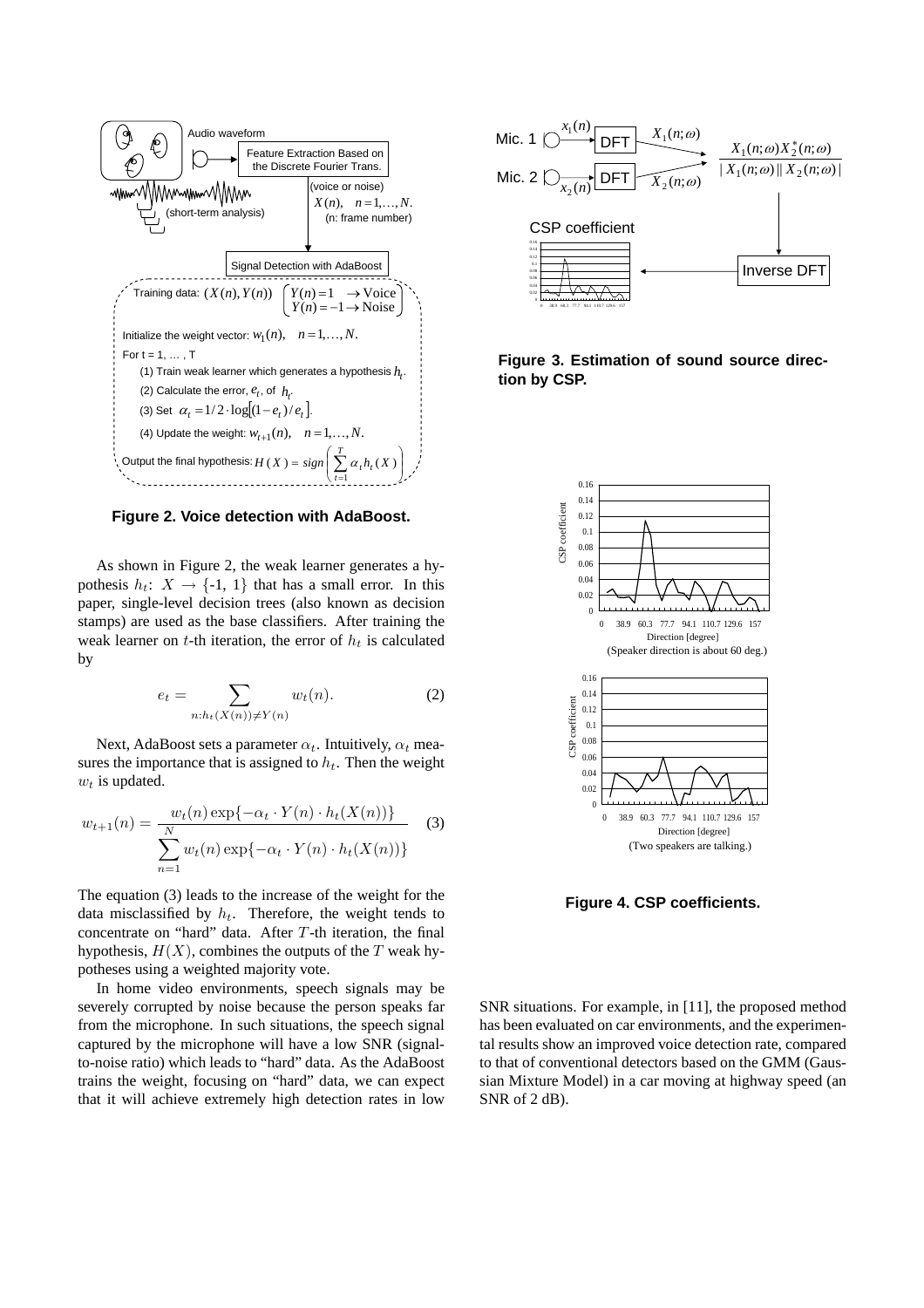# **4 Estimation of Sound Source Direction with CSP**

The video editing system is requested to detect a person who is talking from among a group of persons. This section describes the estimation of the person's direction (horizontal localization) from the voice. As the home video system may require a small computation resource due to its limitations in computing capability, the CSP (Crosspower-Spectrum Phase)-based technique [8] has been implemented on the video-editing system for a real-time location system.

The crosspower-spectum is computed through the shortterm Fourier transform applied to windowed segments of the signal  $x_i[t]$  received by the *i*-th microphone at time *t*:

$$
CS(n; \omega) = X_i(n; \omega) X_j^*(n; \omega), \tag{4}
$$

where  $*$  denotes the complex conjugate, n is the frame number, and  $\omega$  is the spectral frequency. Then the normalized crosspower-spectrum is computed by

$$
\phi(n; \omega) = \frac{X_i(n; \omega) X_j^*(n; \omega)}{|X_i(n; \omega)||X_j(n; \omega)|}
$$
\n(5)

that preserves only information about phase differences between  $x_i$  and  $x_j$ . Finally, the inverse Fourier transform is computed to obtain the time lag (delay) corresponding to the source direction.

$$
C(n;l) = \mathcal{F}^{-1}\phi(n;\omega)
$$
 (6)

Given the above representation, the source direction can be derived. If the sound source is non-moving,  $C(n; l)$  should consist of a dominant straight line at the theoretical delay. In this paper, the source direction has been estimated averaging angles corresponding to these delays. Therefore, a lag is given as follows:

$$
\hat{l} = \underset{l}{\operatorname{argmax}} \left\{ \sum_{n=1}^{N} C(n; l) \right\},\tag{7}
$$

where  $N$  is the total frame in a voice interval which is estimated by AdaBoost. Figure 3 shows the overview of the sound source direction by CSP.

Figure 4 shows the CSP coefficients. The top is the result for a speaker direction of 60 degrees, the middle is that for 105 degrees and the bottom is that for two speakers' talking. As shown in Figure 4, the peak of the CSP coefficient (in the top figure) is about 60 degrees, where the speaker is located at 60 degrees.

When only one speaker is talking in a voice interval, the shape peak is obtained. However, plural speakers are talking in a voice interval, a sharp peak is not obtained as shown



**Figure 5. Processing flow of digital zooming in and out.**

in the bottom figure. Therefore, we set a threshold, and the peak above the threshold is selected as the sound source direction. In the experiments, the threshold was set to 0.08. When the peak is below the threshold, a wide shot is taken.

## **5 Camera work mudule**

In the camera work module, the only one digital panning or zooming is controlled in a voice interval. The digital panning is performed on the HD image by moving the coordinates of the clipping window and the digital zooming is performed by changing the size of the clipping window.

#### 5.1 Zooming

Figure 5 shows the processing flow of the digital camera work (zooming in and out). After capturing a voice interval by AdaBoost, the sound source direction is estimated by CSP in order to zoom in on the talking person by clipping frames from videos.

As described in Section 4, we can estimate that one speaker is talking or plural speakers are talking in a voice interval. In the camera work, when plural speakers are talking, a wide shot  $(1280\times720)$  is taken. On the other hand, when one speaker is talking in a voice interval, the digital camera work zooms in the speaker. In this paper, the size of the clipping window (zooming in) is fixed to  $640 \times 360$ .

#### 5.2 Clipping position (Panning)

The centroid of the clipping window is selected according to the face region estimated by using the OpenCV library. If the centroid of the clipping window is changing frequently in a voice interval, the video becomes not intelligible so that the centroid of the clipping window is fixed in a voice interval.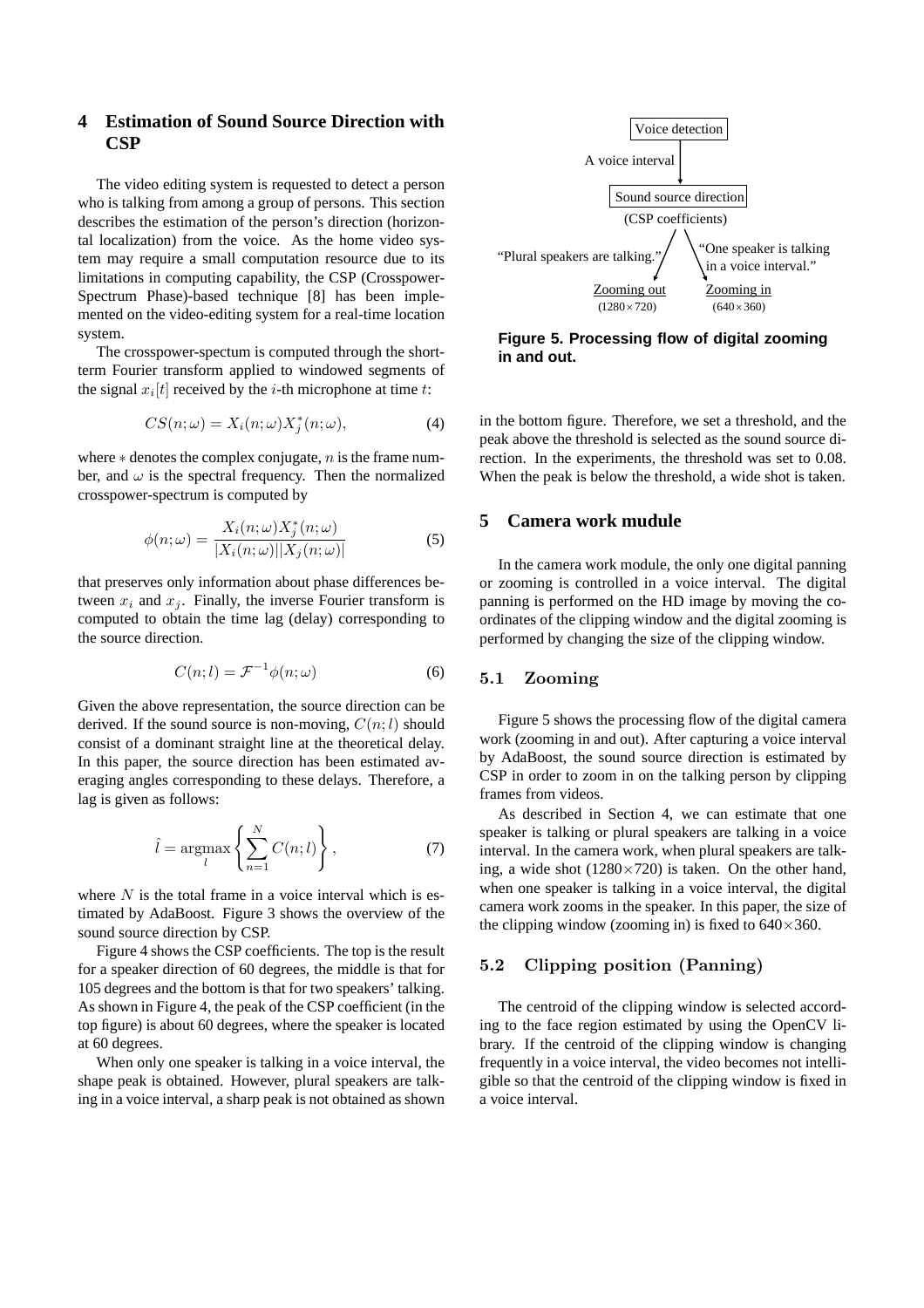



**Figure 8. Interval of conversation scene that was estimated by AdaBoost.**

#### **Figure 6. Clipping window for zooming in.**

The face regions are detected within the 200 pixels of the sound source direction in a voice interval as shown in Figure 6. Then the average centroid is calculated in order to decide that of the clipping window.



**Figure 7. Room used for the experiments. A two-person conversation is recorded.**

# **6 Experiments**

Preliminary experiments were performed to test the voice detection algorithm and the CSP method in a room. Figure 7 shows the room used for the experiments, where



**Figure 9. Example of time sequence for zooming in and out.**

a two-person conversation is recorded. The total recording time is about 303 seconds.

In the experiments, we used a Victor GR-HD1 Hi-vision camera ( $1280 \times 720$ ). The focal length is 5.2 mm. The image format size is 2.735 mm (height), 4.864 mm (width) and 5.580 mm (diagonal). From these parameters, we can calculate the position of a pixel number corresponding to the sound source direction in order to clip frames from highresolution images. (In the proposed method, we can calculate the horizontal localization only.)

Figure 8 shows the interval of the conversation scene that was estimated by AdaBoost. The average interval is 1.32 sec., the max is 6.07 sec., and the minimum is 0.46 sec. The total number of conversation scenes detected by AdaBoost is 149 (186.4 sec) and the detection accuracy is 94.6%.

After capturing conversations only, the sound source di-